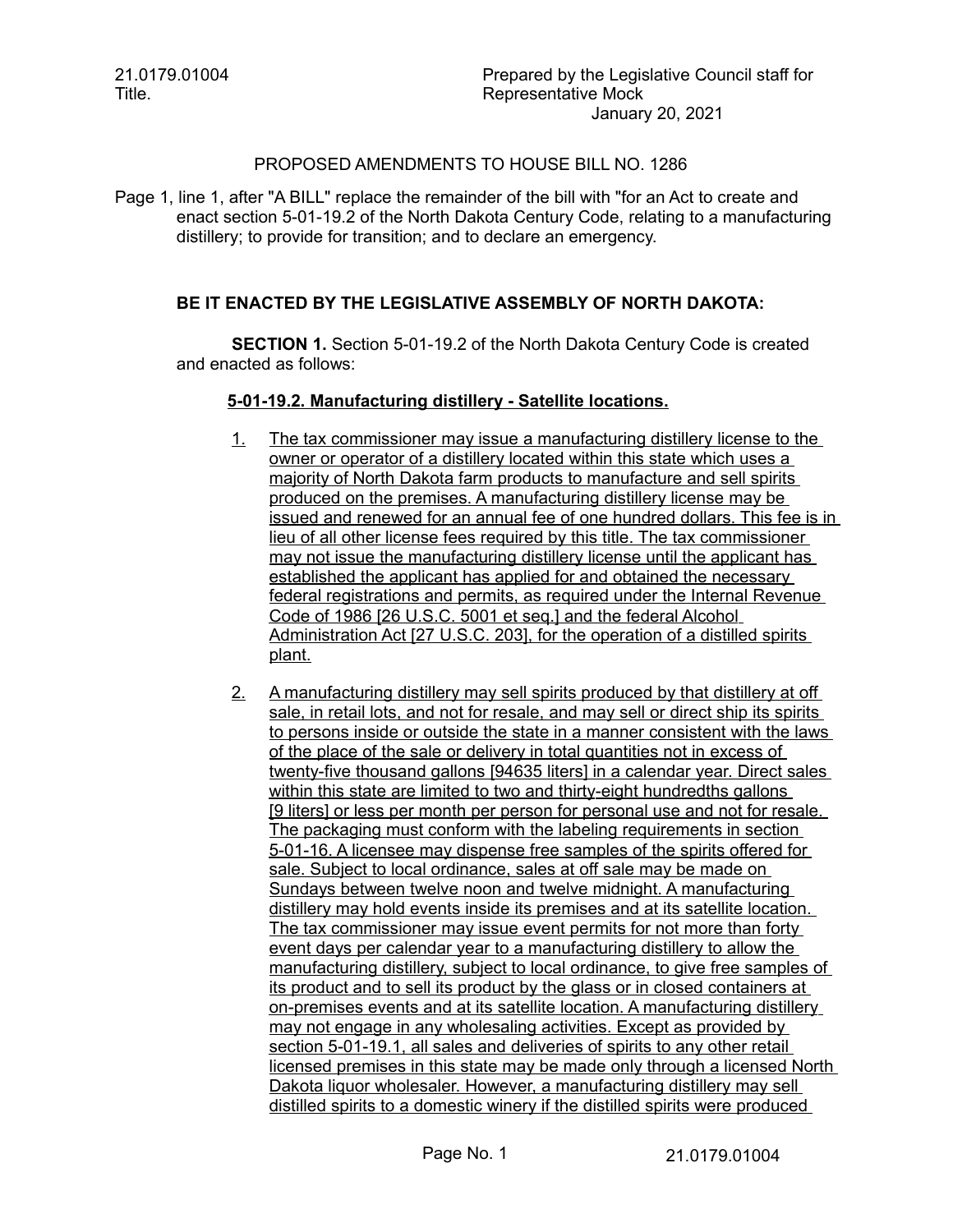from products provided to the manufacturing distillery by the domestic winery.

- 3. a. As used in this subsection, "samples" means the serving of free tastings of a manufacturing distillery's products not to exceed six ounces [0.18 liter] of spirits per individual per day.
	- b. A manufacturing distillery may operate one satellite location in addition to its licensed premises for the purpose of providing samples and on sale or off sale retail sales.
		- (1) The spirits sampled or sold at the satellite location must be produced by the manufacturing distillery.
		- (2) A manufacturing distillery may not produce any spirits at the satellite location.
		- (3) An event permit issued to a manufacturing distillery in accordance with subsection 2 for an indoor or outdoor event held at its satellite location does not count towards the forty event days per calendar year allowed under subsection 2. The manufacturing distillery may offer free samples of its spirits and may sell its spirits by the glass or in closed containers at the event held at the satellite location.
		- (4) The satellite location must be owned or leased by the manufacturing distillery licensee.
		- (5) A manufacturing distillery may not engage in wholesaling activities at its satellite location.
	- c. A manufacturing distillery shall obtain a satellite location license from the tax commissioner before operating a satellite location. The tax commissioner may issue and renew a satellite location license for an annual fee of one hundred dollars. This fee is in addition to all other license fees required by this title.
	- d. A manufacturing distillery is liable for any violation of alcohol or licensing requirements committed on the premises of its satellite location.
- 4. A person may not hold a manufacturing distillery license and a domestic distillery license.
- 5. A manufacturing distillery may obtain a manufacturing distillery license and a retailer license allowing the on-premises sale of alcoholic beverages at a restaurant owned by the licensee and located at the manufacturing distillery's satellite location.
- 6. A manufacturing distillery is subject to section 5-03-06 and shall report and pay annually to the tax commissioner the wholesaler taxes due on all spirits sold by the licensee at retail or to a retail licensee, including all spirits shipped directly to consumers as set forth in sections 5-03-07 and 57-39.6-02. The annual wholesaler tax reports are due January fifteenth of the year following the year sales were made. The report must provide the detail and be in a format as prescribed by the tax commissioner. The tax